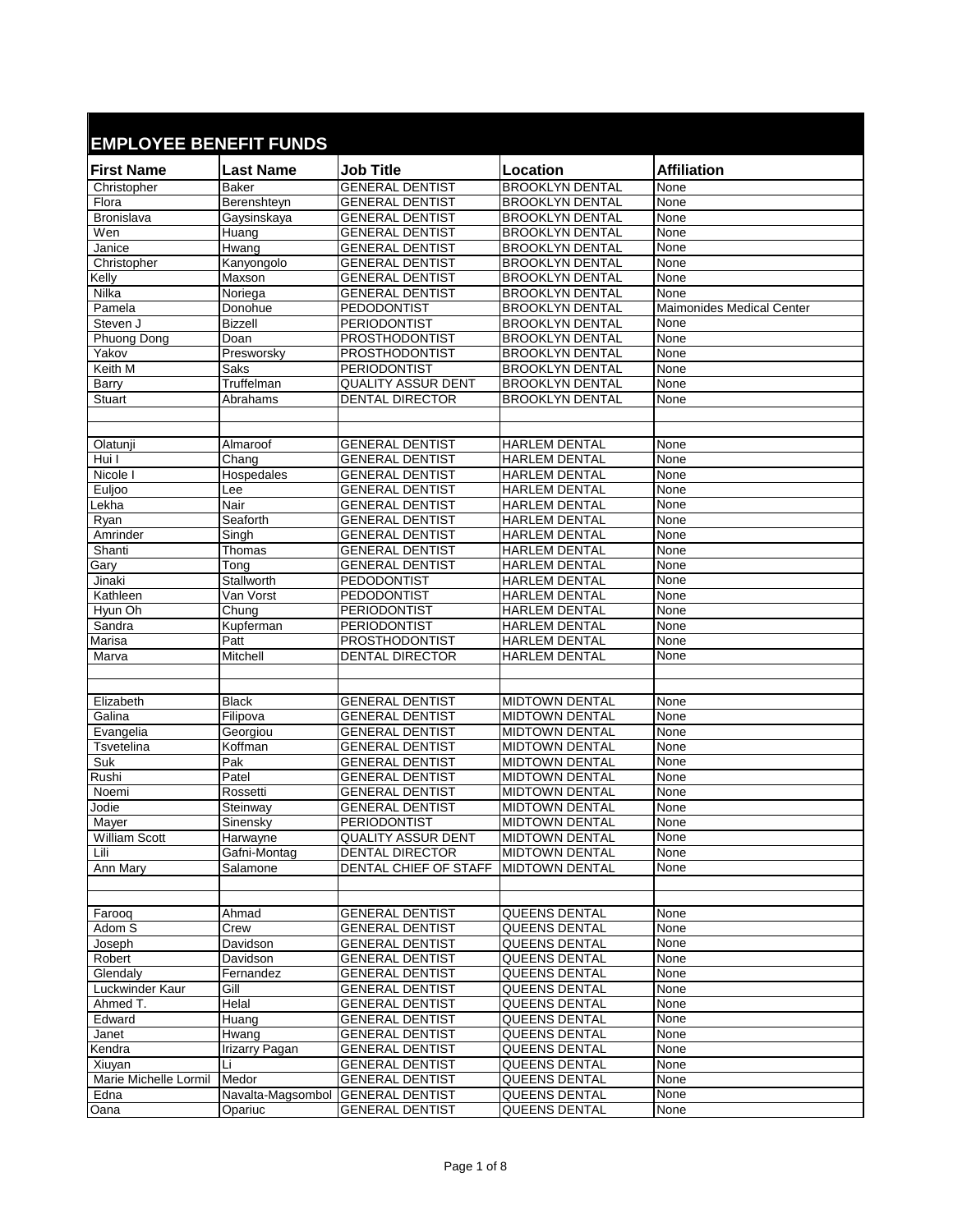| <b>First Name</b>            | <b>Last Name</b>                  | <b>Job Title</b>           | Location                         | <b>Affiliation</b> |
|------------------------------|-----------------------------------|----------------------------|----------------------------------|--------------------|
| Elizabeth                    | Poveda                            | <b>GENERAL DENTIST</b>     | QUEENS DENTAL                    | None               |
| Deepthi                      | Rao                               | <b>GENERAL DENTIST</b>     | QUEENS DENTAL                    | None               |
| Alex                         | Schuessler                        | <b>GENERAL DENTIST</b>     | <b>QUEENS DENTAL</b>             | None               |
| Jamie                        | Tsukamaki                         | <b>GENERAL DENTIST</b>     | QUEENS DENTAL                    | None               |
| Eileen                       | Dano                              | PEDODONTIST                | QUEENS DENTAL                    | None               |
| Luminita                     | Schiop                            | PEDODONTIST                | QUEENS DENTAL                    | None               |
| Barry                        | Borger                            | PERIODONTIST               | QUEENS DENTAL                    | None               |
| Yoonkyung                    | Oh                                | <b>PERIODONTIST</b>        | QUEENS DENTAL                    | None               |
| Tamara                       | Kaner                             | <b>PROSTHODONTIST</b>      | QUEENS DENTAL                    | None               |
| Angela                       | Kamer                             | <b>PERIODONTIST</b>        | <b>QUEENS DENTAL</b>             | None               |
| Francis X                    | Barra                             | <b>DENTAL DIRECTOR</b>     | <b>QUEENS DENTAL</b>             | <b>None</b>        |
|                              |                                   |                            |                                  |                    |
| Larisa                       | Nido                              | <b>HYGIENIST</b>           | <b>BROOKLYN DENTAL</b>           | None               |
| Sandra L.                    | Phillips                          | <b>HYGIENIST</b>           | <b>BROOKLYN DENTAL</b>           | None               |
|                              |                                   |                            |                                  |                    |
|                              |                                   |                            |                                  |                    |
| Heidy                        | Fernandez                         | <b>HYGIENIST</b>           | <b>HARLEM DENTAL</b>             | None               |
| Julia Esther                 | Rodriguez-Rosa                    | <b>HYGIENIST</b>           | <b>HARLEM DENTAL</b>             | None               |
| Jacqueline Ann-Marie Tulloch |                                   | <b>HYGIENIST</b>           | <b>HARLEM DENTAL</b>             | None               |
|                              |                                   |                            |                                  |                    |
|                              |                                   |                            |                                  |                    |
| Josefina                     | Joga                              | <b>HYGIENIST</b>           | <b>MIDTOWN DENTAL</b>            | None               |
| Yelena                       | Krutaya                           | <b>HYGIENIST</b>           | <b>MIDTOWN DENTAL</b>            | None               |
| Antoinette                   | McGlashan                         | <b>HYGIENIST</b>           | <b>MIDTOWN DENTAL</b>            | None               |
|                              |                                   |                            |                                  |                    |
|                              |                                   |                            |                                  |                    |
| Mirela                       | Buja                              | <b>HYGIENIST</b>           | QUEENS DENTAL                    | None               |
| Minelia                      | Encarnacion                       | <b>HYGIENIST</b>           | QUEENS DENTAL                    | None               |
| Yasmid                       | Fonseca                           | <b>HYGIENIST</b>           | QUEENS DENTAL                    | None               |
| Wanda R.                     | Lazaridis                         | <b>HYGIENIST</b>           | QUEENS DENTAL                    | None               |
| Tracey                       | McDonald-Peña                     | <b>HYGIENIST</b>           | QUEENS DENTAL                    | None               |
| Cynthia C                    | Vilela                            | <b>HYGIENIST</b>           | QUEENS DENTAL                    | None               |
|                              |                                   |                            |                                  |                    |
|                              |                                   |                            |                                  |                    |
| Becky                        | Fernandez                         | <b>COUNSELOR</b>           | MED HLTH ASSIST PROG None        |                    |
| Raymond                      | Martinez                          | COUNSELOR                  | MED HLTH ASSIST PROG None        |                    |
| Edward                       | Monette                           | <b>COUNSELOR</b>           | MED HLTH ASSIST PROG None        |                    |
| Katherine                    | Neily                             | <b>COUNSELOR</b>           | MED HLTH ASSIST PROG None        |                    |
| lan                          | Sherman                           | <b>COUNSELOR</b>           | <b>MED HLTH ASSIST PROG None</b> |                    |
| Peter W.                     | Smith                             | COUNSELOR                  | MED HLTH ASSIST PROG None        |                    |
| Flizabeth                    | York                              | <b>COUNSELOR</b>           | MED HLTH ASSIST PROG None        |                    |
| Samuel H                     | Karp                              | DIR - MHAP                 | MED HLTH ASSIST PROG None        |                    |
|                              |                                   |                            |                                  |                    |
|                              |                                   | LICENSED PRAC NURSE        | <b>BROOKLYN MEDICAL</b>          |                    |
| Alicia Ortillo<br>Barbara    | Abeleda<br><b>Charlot Gaspard</b> | <b>LICENSED PRAC NURSE</b> | <b>BROOKLYN MEDICAL</b>          | None<br>None       |
| Myrna                        | Espina                            | LICENSED PRAC NURSE        | <b>BROOKLYN MEDICAL</b>          | None               |
| Darian                       | Garcia                            | LICENSED PRAC NURSE        | <b>BROOKLYN MEDICAL</b>          | None               |
| Xue Qin                      | Li                                | LICENSED PRAC NURSE        | <b>BROOKLYN MEDICAL</b>          | None               |
| Neilsha                      | Mahase                            | LICENSED PRAC NURSE        | <b>BROOKLYN MEDICAL</b>          | None               |
| Roslyn                       | Medoff-Rivera                     | LICENSED PRAC NURSE        | <b>BROOKLYN MEDICAL</b>          | None               |
|                              |                                   |                            |                                  |                    |
| Josepha I.                   | Bekong                            | LICENSED PRAC NURSE        | <b>HARLEM MEDICAL</b>            | None               |
| Shameka                      | Henry                             | LICENSED PRAC NURSE        | <b>HARLEM MEDICAL</b>            | None               |
| Anitaben                     | Patel                             | LICENSED PRAC NURSE        | <b>HARLEM MEDICAL</b>            | None               |
| Jamelia                      | Small                             | LICENSED PRAC NURSE        | <b>HARLEM MEDICAL</b>            | None               |
| lesha                        | Wright-Lovelace                   | LICENSED PRAC NURSE        | <b>HARLEM MEDICAL</b>            | None               |
|                              |                                   |                            |                                  |                    |
| Tracy                        | Coger                             | LICENSED PRAC NURSE        | <b>MIDTOWN MEDICAL</b>           | None               |
| Wellington                   | Fernandez                         | LICENSED PRAC NURSE        | <b>MIDTOWN MEDICAL</b>           | None               |
| Danijela                     | Lesevic                           | LICENSED PRAC NURSE        | <b>MIDTOWN MEDICAL</b>           | None               |
|                              |                                   |                            |                                  |                    |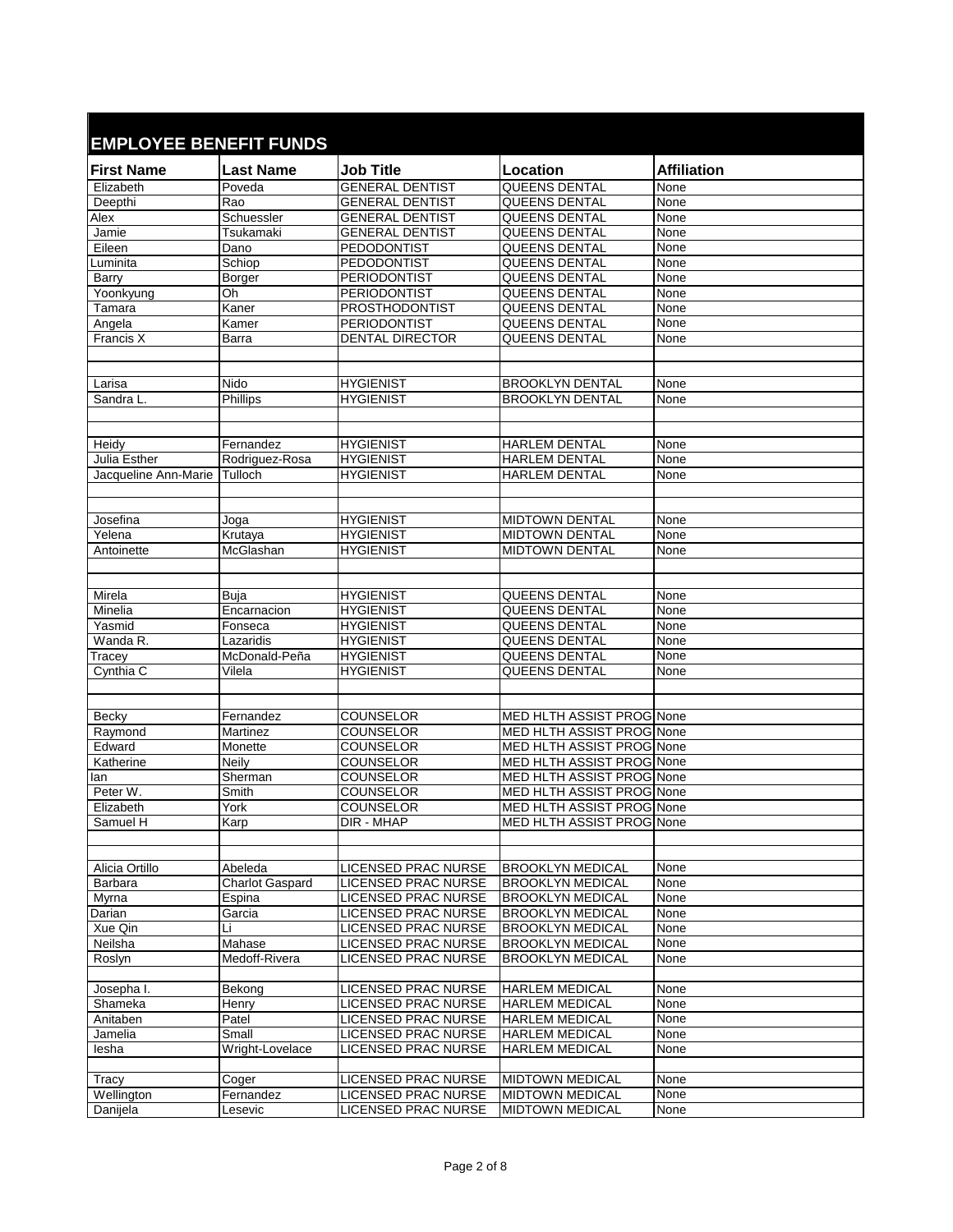| <b>First Name</b>        | <b>Last Name</b> | <b>Job Title</b>                           | Location                                           | <b>Affiliation</b> |
|--------------------------|------------------|--------------------------------------------|----------------------------------------------------|--------------------|
| Robert                   | Pisano           | LICENSED PRAC NURSE                        | <b>MIDTOWN MEDICAL</b>                             | None               |
| Shushano                 | Shimonov         | <b>LICENSED PRAC NURSE</b>                 | <b>MIDTOWN MEDICAL</b>                             | None               |
| Yani                     | Sun              | <b>LICENSED PRAC NURSE</b>                 | <b>MIDTOWN MEDICAL</b>                             | None               |
|                          |                  |                                            |                                                    |                    |
| Edelyn                   | Gelin            | LICENSED PRAC NURSE                        | <b>QUEENS MEDICAL</b>                              | None               |
| Sharon                   | Gonzalez         | <b>LICENSED PRAC NURSE</b>                 | <b>QUEENS MEDICAL</b>                              | None               |
| <b>Beverlev</b>          | Knight<br>Miller | LICENSED PRAC NURSE                        | <b>QUEENS MEDICAL</b><br><b>QUEENS MEDICAL</b>     | None<br>None       |
| Angela Rose Marie<br>Poe | Naygyi           | LICENSED PRAC NURSE<br>LICENSED PRAC NURSE | QUEENS MEDICAL                                     | None               |
| Dorothy C                | Orji             | <b>LICENSED PRAC NURSE</b>                 | QUEENS MEDICAL                                     | None               |
| Maria San Diego          | Perez            | LICENSED PRAC NURSE                        | QUEENS MEDICAL                                     | None               |
| Isabel                   | Tejada           | <b>LICENSED PRAC NURSE</b>                 | QUEENS MEDICAL                                     | None               |
| Debra                    | <b>Torres</b>    | LICENSED PRAC NURSE                        | <b>QUEENS MEDICAL</b>                              | None               |
| <b>Hazel Gloria</b>      | Whittingham      | LICENSED PRAC NURSE                        | QUEENS MEDICAL                                     | None               |
|                          |                  |                                            |                                                    |                    |
|                          |                  |                                            |                                                    |                    |
| Jennifer                 | Calo             | <b>NUTRITIONIST</b>                        | QUEENS MEDICAL                                     | None               |
|                          |                  |                                            |                                                    |                    |
|                          |                  |                                            |                                                    |                    |
| Yee Nie                  | Chan-Gray        | <b>PHARMACIST</b>                          | <b>BROOKLYN MEDICAL</b>                            | None               |
| Thomas                   | Fattah<br>Jacob  | PHARMACIST<br>PHARMACIST                   | <b>BROOKLYN MEDICAL</b><br><b>BROOKLYN MEDICAL</b> | None               |
| Shema<br>Michelle        | Yim              | <b>PHARMACIST</b>                          | <b>BROOKLYN MEDICAL</b>                            | None<br>None       |
| Danny                    | Lu               | <b>SUPV - PHARMACIST</b>                   | <b>BROOKLYN MEDICAL</b>                            | None               |
|                          |                  |                                            |                                                    |                    |
|                          |                  |                                            |                                                    |                    |
| Danny                    | Chong            | <b>PHARMACIST</b>                          | <b>HARLEM MEDICAL</b>                              | None               |
| Tony                     | Leon             | <b>PHARMACIST</b>                          | <b>HARLEM MEDICAL</b>                              | None               |
| Darin                    | Nilpradab        | <b>PHARMACIST</b>                          | <b>HARLEM MEDICAL</b>                              | None               |
| Katherine                | Pang             | <b>PHARMACIST</b>                          | <b>HARLEM MEDICAL</b>                              | None               |
| Craig                    | Forman           | <b>SUPV - PHARMACIST</b>                   | <b>HARLEM MEDICAL</b>                              | None               |
|                          |                  |                                            |                                                    |                    |
|                          |                  |                                            |                                                    |                    |
| Gladys                   | <b>Brito</b>     | PHARMACIST                                 | <b>MIDTOWN MEDICAL</b>                             | None               |
| Arnold                   | Dong             | PHARMACIST                                 | <b>MIDTOWN MEDICAL</b>                             | None               |
| Kimberly                 | Lok              | PHARMACIST                                 | <b>MIDTOWN MEDICAL</b>                             | None               |
| Qiuhua                   | Mo               | PHARMACIST                                 | <b>MIDTOWN MEDICAL</b>                             | None               |
| Lisa                     | Simon            | PHARMACIST                                 | <b>MIDTOWN MEDICAL</b>                             | None               |
| <b>Khamsy Kevin</b>      | Khowong          | <b>SUPV - PHARMACIST</b>                   | <b>MIDTOWN MEDICAL</b>                             | None               |
|                          |                  |                                            |                                                    |                    |
| Julissa                  | Aquilar          | <b>PHARMACIST</b>                          | <b>QUEENS MEDICAL</b>                              | None               |
| Susan                    | Lee              | PHARMACIST                                 | QUEENS MEDICAL                                     | None               |
| Ami                      | Li               | <b>PHARMACIST</b>                          | QUEENS MEDICAL                                     | None               |
| Ella                     | Shalomov         | <b>PHARMACIST</b>                          | <b>QUEENS MEDICAL</b>                              | None               |
| Natisha                  | Sharma           | PHARMACIST                                 | QUEENS MEDICAL                                     | None               |
| Biju                     | Balakrishnan     | SUPV - PHARMACIST                          | <b>QUEENS MEDICAL</b>                              | None               |
|                          |                  | <b>DIR - PHARMACY</b>                      |                                                    |                    |
| Edward                   | Poon             | OPERATIONS                                 |                                                    | None               |
|                          |                  |                                            |                                                    |                    |
|                          |                  |                                            |                                                    |                    |
| Nova Ginete              | Gil              | PHYSICAL THERAPIST                         | <b>BROOKLYN MEDICAL</b>                            | None               |
| Alvin                    | Virola           | PHYSICAL THERAPIST                         | <b>BROOKLYN MEDICAL</b>                            | None               |
|                          |                  |                                            |                                                    |                    |
|                          |                  |                                            |                                                    |                    |
| <b>Sharon Penalosa</b>   | Castillo         | PHYSICAL THERAPIST                         | <b>HARLEM MEDICAL</b>                              | None               |
| Shruti                   | Kotak            | PHYSICAL THERAPIST                         | <b>HARLEM MEDICAL</b>                              | None               |
| Ma Amparo                | Morales          | PHYSICAL THERAPIST                         | <b>HARLEM MEDICAL</b>                              | None               |
| Robert                   | McKee            | DIRECTOR - PT                              | <b>HARLEM MEDICAL</b>                              | None               |
|                          |                  |                                            |                                                    |                    |
|                          |                  |                                            |                                                    |                    |
| Meetu                    | Mangalvedkar     | PHYSICAL THERAPIST                         | <b>MIDTOWN MEDICAL</b>                             | None               |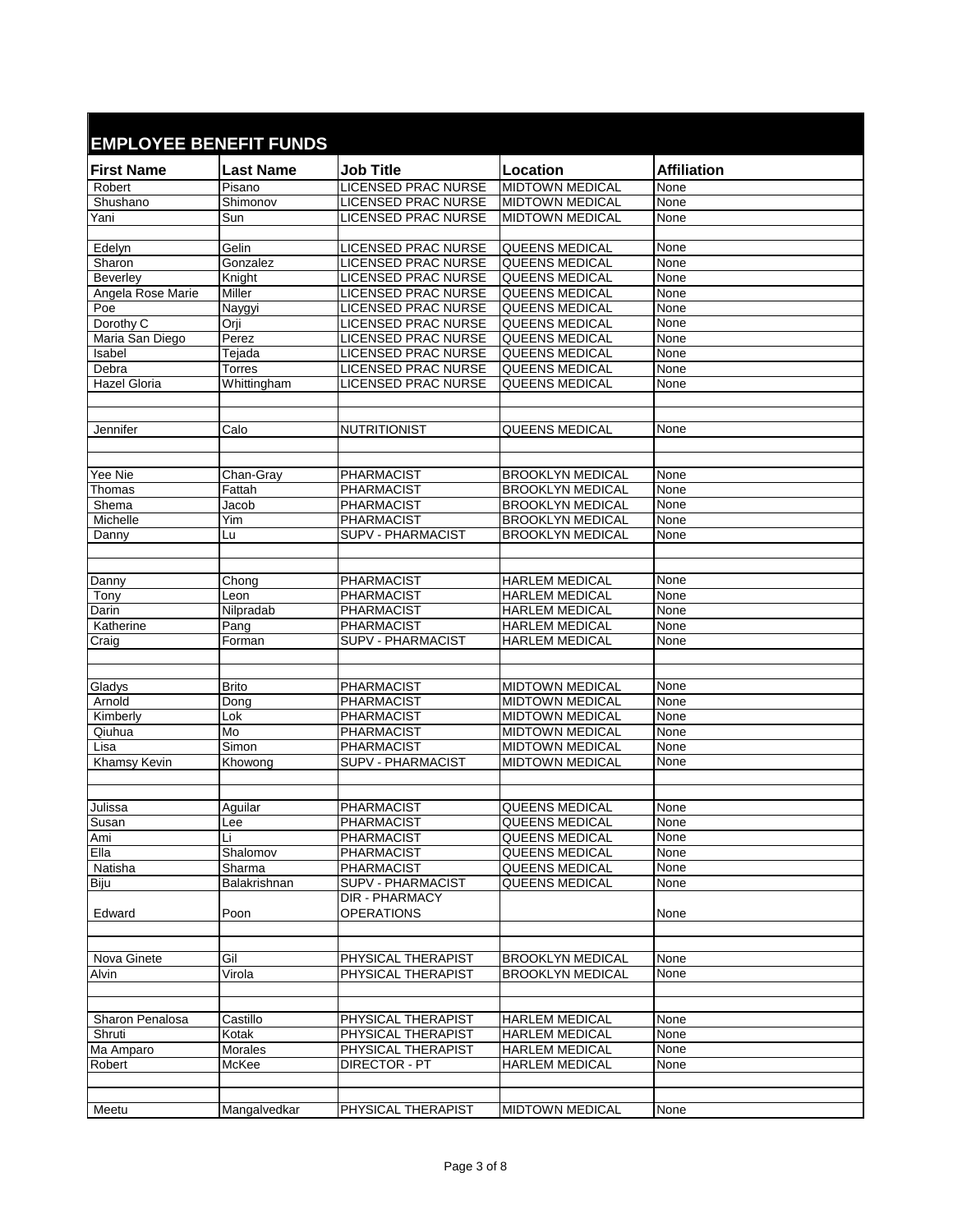| <b>EMPLOYEE BENEFIT FUNDS</b> |                            |                                             |                                                    |                    |  |  |
|-------------------------------|----------------------------|---------------------------------------------|----------------------------------------------------|--------------------|--|--|
| <b>First Name</b>             | <b>Last Name</b>           | <b>Job Title</b>                            | Location                                           | <b>Affiliation</b> |  |  |
| Wilda Lacdao                  | Peralta                    | PHYSICAL THERAPIST                          | <b>MIDTOWN MEDICAL</b>                             | None               |  |  |
|                               |                            |                                             |                                                    |                    |  |  |
| Ana                           | Aguilar                    | PHYSICAL THERAPIST                          | <b>QUEENS MEDICAL</b>                              | None               |  |  |
| Sarah                         | Aldana                     | PHYSICAL THERAPIST                          | QUEENS MEDICAL                                     | None               |  |  |
| Nino Pompeyo Roco             | Borja                      | PHYSICAL THERAPIST                          | <b>QUEENS MEDICAL</b>                              | None               |  |  |
| <b>Matias</b>                 | Plopinio                   | PHYSICAL THERAPIST                          | <b>QUEENS MEDICAL</b>                              | None               |  |  |
|                               |                            |                                             |                                                    |                    |  |  |
|                               |                            |                                             |                                                    |                    |  |  |
| Lucy                          | Choy-Xiong                 | <b>REGISTERED NURSE</b>                     | <b>BROOKLYN MEDICAL</b>                            | None               |  |  |
| Rita                          | Litinetskaya               | <b>REGISTERED NURSE</b>                     | <b>BROOKLYN MEDICAL</b>                            | None               |  |  |
| Mater                         | Orioste-Victorio           | SUPV - NURSING                              | <b>BROOKLYN MEDICAL</b>                            | None               |  |  |
|                               |                            |                                             |                                                    |                    |  |  |
|                               |                            |                                             |                                                    |                    |  |  |
| Helena M.                     | Adu                        | <b>REGISTERED NURSE</b>                     | <b>HARLEM MEDICAL</b>                              | None               |  |  |
| Venus                         | Digma                      | <b>REGISTERED NURSE</b>                     | <b>HARLEM MEDICAL</b>                              | None               |  |  |
| Claudia<br>Eboni              | Kingston<br>Norville       | <b>REGISTERED NURSE</b><br>REGISTERED NURSE | <b>HARLEM MEDICAL</b><br><b>HARLEM MEDICAL</b>     | None<br>None       |  |  |
| Yasmyn                        | Royes                      | <b>REGISTERED NURSE</b>                     | <b>HARLEM MEDICAL</b>                              | None               |  |  |
| Anna                          | Seleznev                   | <b>REGISTERED NURSE</b>                     | <b>HARLEM MEDICAL</b>                              | None               |  |  |
| Yomaira                       | Velez                      | <b>REGISTERED NURSE</b>                     | <b>HARLEM MEDICAL</b>                              | None               |  |  |
| Louisa                        | Murraine                   | <b>SUPV - NURSING</b>                       | <b>HARLEM MEDICAL</b>                              | None               |  |  |
|                               |                            |                                             |                                                    |                    |  |  |
|                               |                            |                                             |                                                    |                    |  |  |
| Jean                          | Barra                      | <b>REGISTERED NURSE</b>                     | <b>MIDTOWN MEDICAL</b>                             | None               |  |  |
| Mary                          | Cintorino                  | <b>REGISTERED NURSE</b>                     | <b>MIDTOWN MEDICAL</b>                             | None               |  |  |
| Paul                          | Lim                        | <b>REGISTERED NURSE</b>                     | <b>MIDTOWN MEDICAL</b>                             | None               |  |  |
| Silvia                        | Mihaila                    | <b>REGISTERED NURSE</b>                     | <b>MIDTOWN MEDICAL</b>                             | None               |  |  |
| Nina                          | Stambolski                 | <b>REGISTERED NURSE</b>                     | <b>MIDTOWN MEDICAL</b>                             | None               |  |  |
| Rumyanka                      | Stavreva                   | <b>REGISTERED NURSE</b>                     | <b>MIDTOWN MEDICAL</b>                             | None               |  |  |
| Urszula                       | Whitman                    | <b>REGISTERED NURSE</b>                     | <b>MIDTOWN MEDICAL</b>                             | None               |  |  |
| Iwona                         |                            | Wojciechowska-Rom REGISTERED NURSE          | <b>MIDTOWN MEDICAL</b>                             | None               |  |  |
| Katie                         | Cañeda                     | RN - SPECIAL PROJECTS                       | <b>MIDTOWN MEDICAL</b>                             | None               |  |  |
| Robin                         | Moloney                    | SUPV - NURSING                              | <b>MIDTOWN MEDICAL</b>                             | None               |  |  |
|                               |                            |                                             |                                                    |                    |  |  |
| Janeth E                      | Daley                      | <b>REGISTERED NURSE</b>                     | <b>QUEENS MEDICAL</b>                              | None               |  |  |
| Marie U                       | Dorisca                    | <b>REGISTERED NURSE</b>                     | <b>QUEENS MEDICAL</b>                              | None               |  |  |
| Rochelle                      | D'Souza                    | <b>REGISTERED NURSE</b>                     | QUEENS MEDICAL                                     | None               |  |  |
| Sabrina Z                     | Hassan                     | <b>REGISTERED NURSE</b>                     | QUEENS MEDICAL                                     | None               |  |  |
| Lyudmila                      | Iskhakova                  | <b>REGISTERED NURSE</b>                     | <b>QUEENS MEDICAL</b>                              | None               |  |  |
| Lashanda M                    | Jackson-Shiver             | <b>REGISTERED NURSE</b>                     | <b>QUEENS MEDICAL</b>                              | None               |  |  |
| Frances                       | Ledesma                    | <b>REGISTERED NURSE</b>                     | <b>QUEENS MEDICAL</b>                              | None               |  |  |
| Melissa                       | Maharaj                    | <b>REGISTERED NURSE</b>                     | QUEENS MEDICAL                                     | None               |  |  |
| Badia K.                      | Thomas                     | <b>REGISTERED NURSE</b>                     | <b>QUEENS MEDICAL</b>                              | None               |  |  |
| Da Na                         | Yi                         | <b>REGISTERED NURSE</b>                     | QUEENS MEDICAL                                     | None               |  |  |
| Zofia                         | Zawadzka                   | <b>REGISTERED NURSE</b>                     | <b>QUEENS MEDICAL</b>                              | None               |  |  |
| Shakira                       | Panther-Wilburg            | <b>SUPV - NURSING</b>                       | <b>QUEENS MEDICAL</b>                              | None               |  |  |
|                               |                            |                                             |                                                    |                    |  |  |
|                               |                            |                                             |                                                    |                    |  |  |
| Sulltane                      | Lloti                      | TECH - ULTRASONGRAPH BROOKLYN MEDICAL       |                                                    | None               |  |  |
| Josef                         | Avila                      | TECH - X-RAY                                | <b>BROOKLYN MEDICAL</b><br><b>BROOKLYN MEDICAL</b> | None               |  |  |
| Judith                        | Byrd-Bullock<br>Plantamura | TECH - X-RAY<br>TECH - X-RAY                | <b>BROOKLYN MEDICAL</b>                            | None<br>None       |  |  |
| Christina                     |                            |                                             |                                                    |                    |  |  |
|                               |                            |                                             |                                                    |                    |  |  |
| Cindy                         | Arrieta                    | TECH - ULTRASONGRAPH HARLEM MEDICAL         |                                                    | None               |  |  |
| Mabel                         | Arroyo                     | TECH - MAMMOGRAPHER HARLEM MEDICAL          |                                                    | None               |  |  |
| Jeanine                       | Dankner                    | TECH - ULTRASONGRAPH HARLEM MEDICAL         |                                                    | None               |  |  |
| Frantz                        | Jeannot                    | TECH - X-RAY                                | <b>HARLEM MEDICAL</b>                              | None               |  |  |
| Cindy                         | Narvaez                    | TECH - X-RAY                                | <b>HARLEM MEDICAL</b>                              | None               |  |  |
| Anthony                       | Spio-Penney                | TECH - X-RAY                                | <b>HARLEM MEDICAL</b>                              | None               |  |  |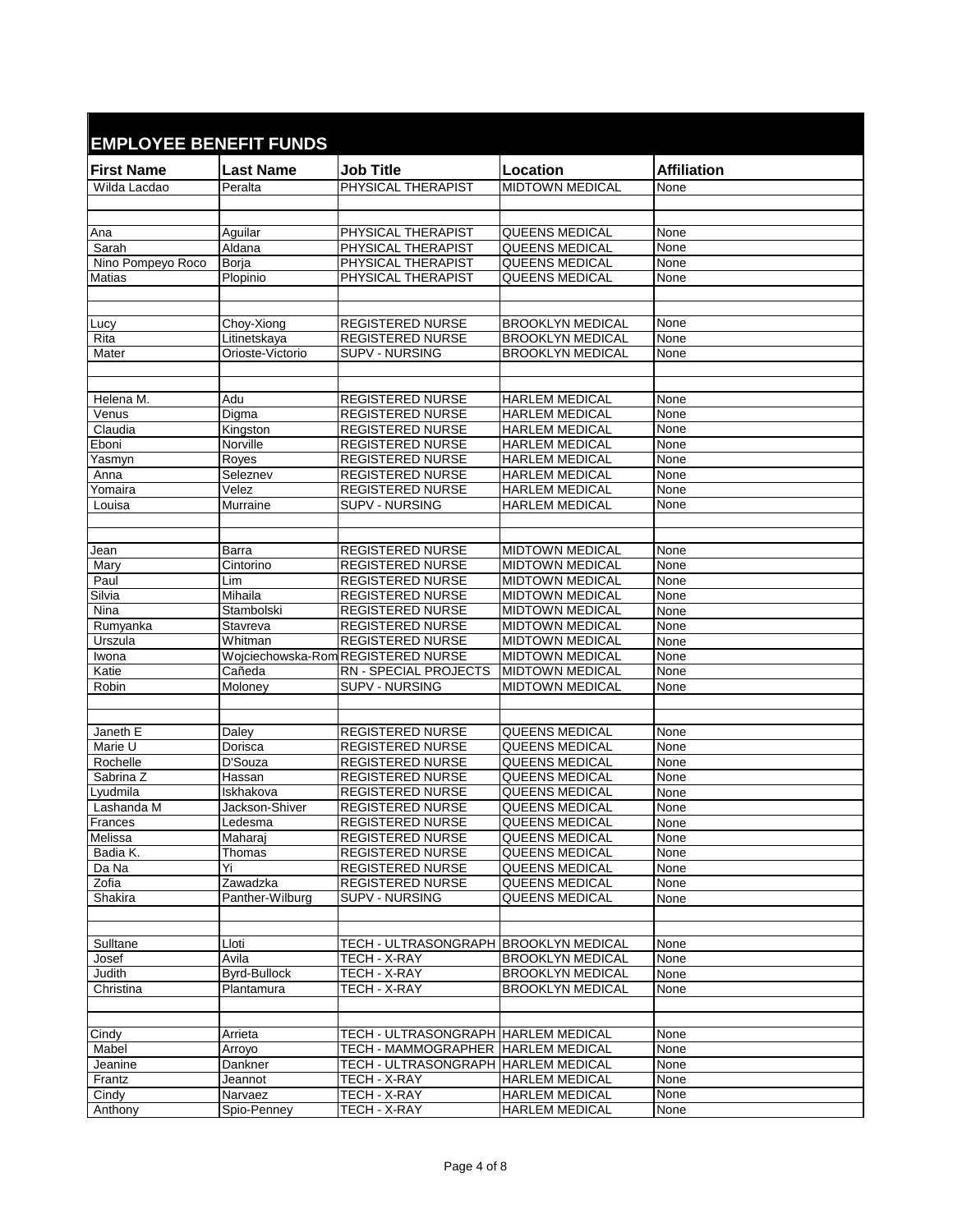|                   | <b>EMPLOYEE BENEFIT FUNDS</b> |                                           |                                                    |                                                                                       |
|-------------------|-------------------------------|-------------------------------------------|----------------------------------------------------|---------------------------------------------------------------------------------------|
| <b>First Name</b> | <b>Last Name</b>              | <b>Job Title</b>                          | Location                                           | <b>Affiliation</b>                                                                    |
|                   |                               |                                           |                                                    |                                                                                       |
|                   |                               |                                           |                                                    |                                                                                       |
| Eularine          | Fearon                        | TECH - MAMMOGRAPHER MIDTOWN MEDICAL       |                                                    | None                                                                                  |
| Sarra             | Babaev                        | TECH - ULTRASONGRAPH MIDTOWN MEDICAL      |                                                    | <b>None</b>                                                                           |
| Wendy             | Kamal                         | TECH - ULTRASONGRAPH MIDTOWN MEDICAL      |                                                    | None                                                                                  |
| Henley            | Pena                          | TECH - X-RAY<br>TECH - X-RAY              | <b>MIDTOWN MEDICAL</b>                             | None                                                                                  |
| McKinley          | Waters                        |                                           | <b>MIDTOWN MEDICAL</b>                             | None                                                                                  |
|                   |                               |                                           |                                                    |                                                                                       |
| Majlinda          | Kolici                        | TECH - ECHO                               | <b>QUEENS MEDICAL</b>                              | None                                                                                  |
| Mary              | Cioc                          | TECH - LEAD RADIO                         | QUEENS MEDICAL                                     | None                                                                                  |
| Syeda             | Begum                         | TECH - MAMMOGRAPHER                       | QUEENS MEDICAL                                     | None                                                                                  |
| <b>Bella</b>      | Kanashvili                    | TECH - ULTRASONGRAPH QUEENS MEDICAL       |                                                    | None                                                                                  |
| Dina              | Nada                          | <b>TECH - SONO</b>                        | QUEENS MEDICAL                                     | None                                                                                  |
| Corina            | Mihailescu                    | TECH - ULTRASONGRAPH QUEENS MEDICAL       |                                                    | None                                                                                  |
| Sabrina           | <b>Bullet</b>                 | TECH - X-RAY                              | QUEENS MEDICAL                                     | None                                                                                  |
| Teresa            | Gonzalez                      | TECH - X-RAY                              | <b>QUEENS MEDICAL</b>                              | None                                                                                  |
| Aster Bronwen     | Tarectecan                    | TECH - X-RAY                              | <b>QUEENS MEDICAL</b>                              | None                                                                                  |
| Ronald            | Splendore                     | <b>MANAGER - RADIOLOGY</b>                | <b>QUEENS MEDICAL</b>                              | None                                                                                  |
|                   |                               |                                           |                                                    |                                                                                       |
|                   |                               |                                           |                                                    |                                                                                       |
| Norman            | Greeley                       | <b>ALLERGIST</b>                          | <b>BROOKLYN MEDICAL</b>                            | None                                                                                  |
| Carlos            | Rodriguez                     | CARDIOLOGIST                              | <b>BROOKLYN MEDICAL</b>                            | None                                                                                  |
| Richard           | Romeo                         | <b>CHIROPRACTOR</b>                       | <b>BROOKLYN MEDICAL</b>                            | None                                                                                  |
| Mee Yuen          | Leung                         | <b>DERMATOLOGIST</b>                      | <b>BROOKLYN MEDICAL</b>                            | None                                                                                  |
| Yevgeniev         | Kantor                        | Endocrine                                 | <b>BROOKLYN MEDICAL</b>                            | NYU Langone Medical Center<br>Mount Sinai Beth Israel                                 |
| Susan<br>Clark    | Kwok<br>Huang                 | Endocrine<br><b>ENT</b>                   | <b>BROOKLYN MEDICAL</b><br><b>BROOKLYN MEDICAL</b> | Mount Sinai Beth Israel                                                               |
| Marina            | Abeleva                       | <b>FAMILY PRACTITIONER</b>                | <b>BROOKLYN MEDICAL</b>                            | None                                                                                  |
| Izabela           | Jankowska                     | <b>FAMILY PRACTITIONER</b>                | <b>BROOKLYN MEDICAL</b>                            | None                                                                                  |
| Mathew            | Mani                          | <b>FAMILY PRACTITIONER</b>                | <b>BROOKLYN MEDICAL</b>                            | None                                                                                  |
| Rabin             | Rahmani                       | <b>GASTROENTEROLOGIST</b>                 | <b>BROOKLYN MEDICAL</b>                            | Maimonides Medical Center                                                             |
| Diedrich          | Holtkamp                      | <b>GENERAL SURGEON</b>                    | <b>BROOKLYN MEDICAL</b>                            | <b>Maimonides Medical Center</b>                                                      |
| Supoj             | Tanchajja                     | <b>GENERAL SURGEON</b>                    | <b>BROOKLYN MEDICAL</b>                            | <b>Maimonides Medical Center</b>                                                      |
| Fernando          | <b>Bobis</b>                  | <b>INTERNIST</b>                          | <b>BROOKLYN MEDICAL</b>                            | None                                                                                  |
| Yelena            | Iskhakova                     | <b>INTERNIST</b>                          | <b>BROOKLYN MEDICAL</b>                            | None                                                                                  |
| Yakhiyel          | Pilosov                       | <b>INTERNIST</b>                          | <b>BROOKLYN MEDICAL</b>                            | None                                                                                  |
| Changsoo          | Rhim                          | <b>INTERNIST</b>                          | <b>BROOKLYN MEDICAL</b>                            | None                                                                                  |
| Kala              | Sury                          | <b>INTERNIST</b>                          | <b>BROOKLYN MEDICAL</b>                            | <b>Maimonides Medical Center</b>                                                      |
| <b>Rick</b>       | Walquist                      | <b>MEDICAL DIRECTOR</b>                   | <b>BROOKLYN MEDICAL</b>                            | Maimonides Medical Center                                                             |
| Kamalini          | Asirwatham                    | NEUROLOGIST                               | <b>BROOKLYN MEDICAL</b>                            | <b>Maimonides Medical Center</b>                                                      |
| Albert            | Ayoub                         | OB/GYN                                    | <b>BROOKLYN MEDICAL</b>                            | <b>Maimonides Medical Center</b>                                                      |
| Flavia            | Thiel                         | OB/GYN                                    | <b>BROOKLYN MEDICAL</b>                            |                                                                                       |
| Peter J           | Breingan                      | <b>OPHTHALMOLOGIST</b>                    | <b>BROOKLYN MEDICAL</b>                            | New York Eye and Ear Infirmary of<br>Mount Sinai<br>New York Eye and Ear Infirmary of |
|                   |                               |                                           | <b>BROOKLYN MEDICAL</b>                            | Mount Sinai                                                                           |
| Noga<br>Joseph    | Harizman<br>Sturm             | OPHTHALMOLOGIST<br><b>OPHTHALMOLOGIST</b> | <b>BROOKLYN MEDICAL</b>                            | Maimonides Medical Center                                                             |
|                   |                               |                                           |                                                    | New York Eye and Ear Infirmary of                                                     |
| Jonathan          | Ellant                        | Ophthalmology                             | <b>BROOKLYN MEDICAL</b>                            | Mount Sinai                                                                           |
| Armstrong         | Keodara                       | Optometry                                 | <b>BROOKLYN MEDICAL</b>                            | None                                                                                  |
| Orry              | Erez                          | Orthopedics                               | <b>BROOKLYN MEDICAL</b>                            | Maimonides Medical Center                                                             |
| Syngil Steven     | Yang                          | ORTHOPEDIST                               | <b>BROOKLYN MEDICAL</b>                            | NYU Langone Medical Center                                                            |
| Rosario           | Carlino                       | <b>PEDIATRICIAN</b>                       | <b>BROOKLYN MEDICAL</b>                            | None                                                                                  |
| Cecile            | Leblanc                       | PEDIATRICIAN                              | <b>BROOKLYN MEDICAL</b>                            | None                                                                                  |
| Annabella         | Thantu                        | <b>PEDIATRICIAN</b>                       | <b>BROOKLYN MEDICAL</b>                            | None                                                                                  |
| Devi              | Enerio-Ellant                 | <b>PODIATRIST</b>                         | <b>BROOKLYN MEDICAL</b>                            | None                                                                                  |
| Ryan              | Minara                        | <b>PODIATRIST</b>                         | <b>BROOKLYN MEDICAL</b>                            | New York Hospital Queens                                                              |
| Rafael M          | Abreu                         | Podiatry                                  | <b>BROOKLYN MEDICAL</b>                            | New York Hospital Queens                                                              |
| Diana             | Gagliano                      | Podiatry                                  | <b>BROOKLYN MEDICAL</b>                            | New York Hospital Queens                                                              |
| Marwan            | Atallah                       | <b>UROLOGIST</b>                          | <b>BROOKLYN MEDICAL</b>                            | Maimonides Medical Center                                                             |
| Ciril             | Godec                         | <b>UROLOGIST</b>                          | <b>BROOKLYN MEDICAL</b>                            | None                                                                                  |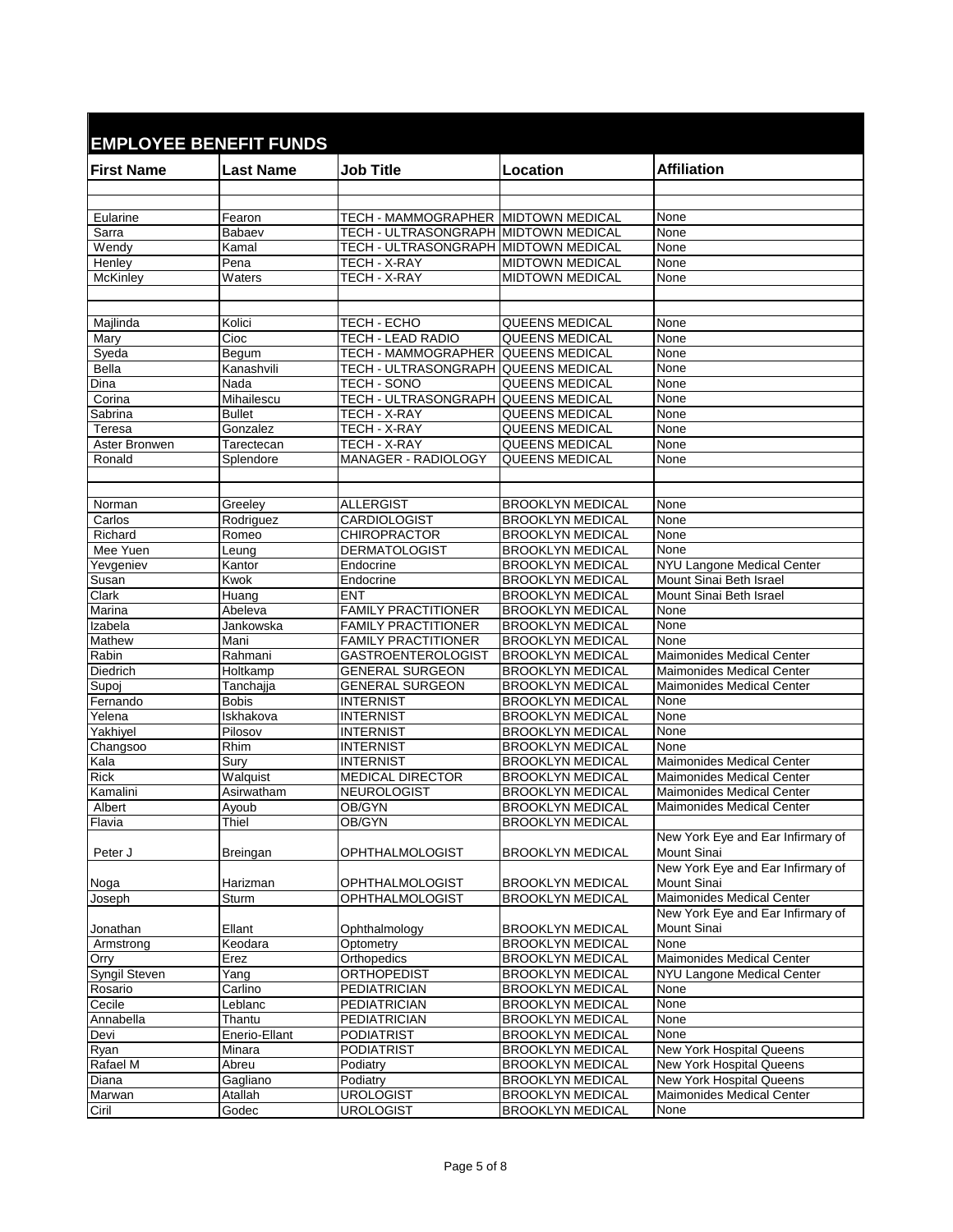| <b>EMPLOYEE BENEFIT FUNDS</b> |                    |                                                  |                                                |                                                        |
|-------------------------------|--------------------|--------------------------------------------------|------------------------------------------------|--------------------------------------------------------|
|                               |                    |                                                  |                                                |                                                        |
| <b>First Name</b>             | <b>Last Name</b>   | <b>Job Title</b>                                 | Location                                       | <b>Affiliation</b>                                     |
|                               |                    |                                                  |                                                |                                                        |
|                               |                    |                                                  |                                                |                                                        |
| Michael                       | Cannizzaro         | <b>ALLERGIST</b>                                 | <b>HARLEM MEDICAL</b>                          | None                                                   |
| Carolyn M                     | Leff               | CARDIOLOGIST                                     | <b>HARLEM MEDICAL</b>                          | Mt. Sinai Hospital                                     |
| Evan L                        | Delman             | <b>CHIROPRACTOR</b>                              | <b>HARLEM MEDICAL</b>                          | None                                                   |
| Deborah Alethia               | Simmons            | <b>DERMATOLOGIST</b>                             | <b>HARLEM MEDICAL</b>                          | None                                                   |
| James                         | Taft               | <b>DERMATOLOGIST</b>                             | <b>HARLEM MEDICAL</b>                          | None                                                   |
| Claudette<br>Jerome           | Troyer<br>Tolbert  | <b>DERMATOLOGIST</b><br><b>ENDOCRINOLOGIST</b>   | <b>HARLEM MEDICAL</b><br><b>HARLEM MEDICAL</b> | None<br>Mount Sinai Beth Israel                        |
|                               |                    |                                                  |                                                | New York Eye and Ear Infirmary of                      |
| Vandana                       | Kumra              | <b>ENT</b>                                       | HARLEM MEDICAL                                 | <b>Mount Sinai</b>                                     |
| <b>Bich Thuy</b>              | Le                 | <b>ENT</b>                                       | <b>HARLEM MEDICAL</b>                          |                                                        |
| Janet                         | Arribas            | <b>FAMILY PRACTITIONER</b>                       | <b>HARLEM MEDICAL</b>                          | None                                                   |
| Shailja                       | Mukhtyar           | <b>FAMILY PRACTITIONER</b>                       | <b>HARLEM MEDICAL</b>                          | None                                                   |
| Emmanuella                    | Paul               | <b>FAMILY PRACTITIONER</b>                       | <b>HARLEM MEDICAL</b>                          | None                                                   |
| Tatiana                       | Voitovitch-Khurgin | <b>FAMILY PRACTITIONER</b>                       | <b>HARLEM MEDICAL</b>                          | None                                                   |
| Alexander                     | Chun               | <b>GASTROENTEROLOGIST</b>                        | <b>HARLEM MEDICAL</b>                          |                                                        |
| Joseph                        | Nash               | <b>GASTROENTEROLOGIST</b>                        | <b>HARLEM MEDICAL</b>                          | Mount Sinai St. Luke's                                 |
| <b>Brian</b><br>Marsha        | Harlin<br>Harris   | <b>GENERAL SURGEON</b><br><b>GENERAL SURGEON</b> | <b>HARLEM MEDICAL</b>                          | NYU Langone Medical Center                             |
| James                         | Vogel              | <b>HEMATOLOGIST</b>                              | <b>HARLEM MEDICAL</b><br><b>HARLEM MEDICAL</b> | NYU Langone Medical Center<br>Mount Sinai Beth Israel  |
| Toni                          | Field              | <b>INTERNIST</b>                                 | <b>HARLEM MEDICAL</b>                          | None                                                   |
| Richard                       | Hanover            | <b>INTERNIST</b>                                 | <b>HARLEM MEDICAL</b>                          | None                                                   |
| Armine                        | Michael            | <b>INTERNIST</b>                                 | <b>HARLEM MEDICAL</b>                          | None                                                   |
| Anton                         | Rostovsky          | <b>INTERNIST</b>                                 | <b>HARLEM MEDICAL</b>                          | None                                                   |
| Dora                          | Soybelman          | <b>INTERNIST</b>                                 | <b>HARLEM MEDICAL</b>                          | None                                                   |
| Arthur H.                     | Weiss              | <b>NEUROLOGIST</b>                               | <b>HARLEM MEDICAL</b>                          |                                                        |
| Tiffany                       | Lai                | <b>NURSE PRACTITIONER</b>                        | <b>HARLEM MEDICAL</b>                          | None                                                   |
| Vimal                         | Goyle              | OB/GYN                                           | <b>HARLEM MEDICAL</b>                          | None                                                   |
| Smita                         | <b>Biswas</b>      | OB/GYN                                           | <b>HARLEM MEDICAL</b>                          |                                                        |
| John                          | Paciuc             | OB/GYN                                           | <b>HARLEM MEDICAL</b>                          |                                                        |
| Barbara                       | <b>Barker</b>      | <b>OPHTHALMOLOGIST</b>                           | <b>HARLEM MEDICAL</b>                          | Mount Sinai Hospital                                   |
| Richard L                     | Deluca             | OPHTHALMOLOGIST                                  | <b>HARLEM MEDICAL</b>                          | New York Eye and Ear Infirmary of<br>Mount Sinai       |
|                               |                    |                                                  | <b>HARLEM MEDICAL</b>                          | New York Eye and Ear Infirmary of                      |
| Jonathan<br>Matthew           | Ellant<br>Feinsod  | <b>OPHTHALMOLOGIST</b><br><b>OPHTHALMOLOGIST</b> | <b>HARLEM MEDICAL</b>                          | Mount Sinai<br><b>Flushing Hospital Medical Center</b> |
|                               |                    |                                                  |                                                | Manhattan Eye, Ear & Throal                            |
| Ronit                         | Kahanowicz         | <b>OPHTHALMOLOGIST</b>                           | <b>HARLEM MEDICAL</b>                          | Hospital                                               |
| Jocelyn                       | Cercone            | <b>OPTOMETRIST</b>                               | <b>HARLEM MEDICAL</b>                          | None                                                   |
| <b>Matthew</b>                | Williams           | <b>OPTOMETRIST</b>                               | <b>HARLEM MEDICAL</b>                          | None                                                   |
| Aruna                         | Seneviratne        | ORTHOPEDIST                                      | <b>HARLEM MEDICAL</b>                          |                                                        |
| Waldo                         | Campos             | <b>PEDIATRICIAN</b>                              | <b>HARLEM MEDICAL</b>                          | None                                                   |
| Ernest                        | <b>Israel</b>      | <b>PEDIATRICIAN</b>                              | <b>HARLEM MEDICAL</b>                          | None                                                   |
| Eileen                        | Miles              | PEDIATRICIAN                                     | <b>HARLEM MEDICAL</b>                          | None                                                   |
| Fidel                         | Rodriguez          | PHYSIATRIST                                      | <b>HARLEM MEDICAL</b>                          | None                                                   |
| Rafael                        | Abreu              | <b>PODIATRIST</b>                                | <b>HARLEM MEDICAL</b>                          | NY Hospital Queens                                     |
| Jennifer                      | Fung-Schwartz      | <b>PODIATRIST</b>                                | <b>HARLEM MEDICAL</b>                          | Mount Sinai St. Luke's Hospital                        |
| Helen                         | Shin               | <b>PODIATRIST</b>                                | <b>HARLEM MEDICAL</b>                          | None                                                   |
| Luis<br>Gerardo               | Gonzales<br>Posada | <b>PSYCHIATRIST</b><br><b>PSYCHIATRIST</b>       | <b>HARLEM MEDICAL</b><br><b>HARLEM MEDICAL</b> | None<br>None                                           |
| Bernardo                      | Scheimberg         | <b>PSYCHIATRIST</b>                              | <b>HARLEM MEDICAL</b>                          | None                                                   |
| Leah                          | Alon               | <b>RHEUMATOLOGIST</b>                            | <b>HARLEM MEDICAL</b>                          | None                                                   |
| Grace                         | Woo                | MANAGER - OPTOMETRY                              | <b>HARLEM MEDICAL</b>                          | None                                                   |
| Sabrina                       | Martin             | <b>MEDICAL DIRECTOR</b>                          | <b>HARLEM MEDICAL</b>                          | None                                                   |
|                               |                    |                                                  |                                                |                                                        |
|                               |                    |                                                  |                                                |                                                        |
| Ashok                         | D'Souza            | ASST MEDICAL DIRECTOR MIDTOWN MEDICAL            |                                                | Mount Sinai Roosevelt Hospital                         |
| Krishan                       | Goyle              | CARDIOLOGIST                                     | <b>MIDTOWN MEDICAL</b>                         | None                                                   |
| Nino                          | Marino             | CARDIOLOGIST                                     | <b>MIDTOWN MEDICAL</b>                         |                                                        |
| Alex                          | Eingorn            | <b>CHIROPRACTOR</b>                              | <b>MIDTOWN MEDICAL</b>                         | None                                                   |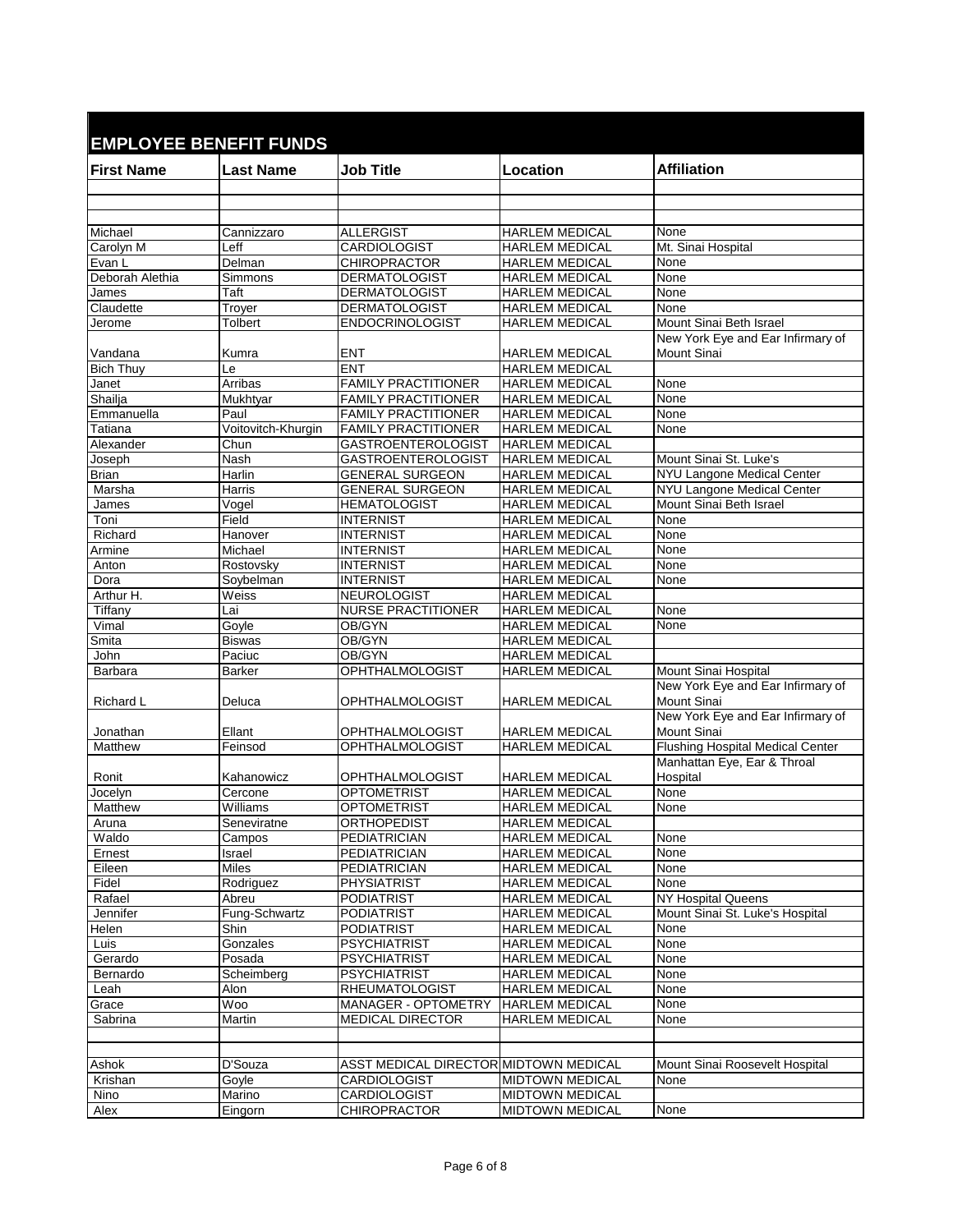| <b>EMPLOYEE BENEFIT FUNDS</b> |                    |                                             |                                                  |                                                                                                                          |  |
|-------------------------------|--------------------|---------------------------------------------|--------------------------------------------------|--------------------------------------------------------------------------------------------------------------------------|--|
| <b>First Name</b>             | <b>Last Name</b>   | <b>Job Title</b>                            | Location                                         | <b>Affiliation</b>                                                                                                       |  |
| Jeffrey                       | Goldstein          | <b>DERMATOLOGIST</b>                        | <b>MIDTOWN MEDICAL</b>                           | None                                                                                                                     |  |
| Ida                           | Tiongco            | <b>DERMATOLOGIST</b>                        | <b>MIDTOWN MEDICAL</b>                           | None                                                                                                                     |  |
| Serge                         | Saadoun            | <b>DIR - CLINICAL SYSTEMS</b>               | <b>MIDTOWN MEDICAL</b>                           | None                                                                                                                     |  |
| Yevgeniy                      | Kantor             | <b>ENDOCRINOLOGIST</b>                      | <b>MIDTOWN MEDICAL</b>                           | NYU Langone Medical Center                                                                                               |  |
| Susan L                       | Kwok               | <b>ENDOCRINOLOGIST</b>                      | <b>MIDTOWN MEDICAL</b>                           | Mt. Sinai Beth Israel Hospital                                                                                           |  |
| Lisa B                        | Szubin             | <b>ENT</b>                                  | <b>MIDTOWN MEDICAL</b>                           |                                                                                                                          |  |
| Abraham J                     | Zimm               | <b>ENT</b>                                  | <b>MIDTOWN MEDICAL</b>                           | Manhattan Eye, Ear, & Throat<br>Hospital / New York Hospital Queens                                                      |  |
| Siva                          | Ambalam            | <b>FAMILY PRACTITIONER</b>                  | <b>MIDTOWN MEDICAL</b>                           |                                                                                                                          |  |
| Arvind                        | Manik              | <b>FAMILY PRACTITIONER</b>                  | <b>MIDTOWN MEDICAL</b>                           |                                                                                                                          |  |
| Jay D                         | Katzman            | <b>GASTROENTEROLOGIST</b>                   | <b>MIDTOWN MEDICAL</b>                           |                                                                                                                          |  |
| Nancy                         | Lau                | <b>GASTROENTEROLOGIST</b>                   | <b>MIDTOWN MEDICAL</b>                           |                                                                                                                          |  |
| Paul C                        | <b>Barone</b>      | <b>INTERNIST</b>                            | <b>MIDTOWN MEDICAL</b>                           | None                                                                                                                     |  |
| Joseph                        | Harris             | <b>INTERNIST</b>                            | <b>MIDTOWN MEDICAL</b>                           | None                                                                                                                     |  |
| Ewa                           | Janusz-Berezowska  | <b>INTERNIST</b>                            | <b>MIDTOWN MEDICAL</b>                           |                                                                                                                          |  |
| Diana                         | Kantor             | <b>INTERNIST</b>                            | <b>MIDTOWN MEDICAL</b>                           | None                                                                                                                     |  |
| Richard                       | Lewkowicz          | <b>INTERNIST</b>                            | <b>MIDTOWN MEDICAL</b>                           | None                                                                                                                     |  |
| Mamta                         | Parikh             | <b>INTERNIST</b>                            | <b>MIDTOWN MEDICAL</b>                           | None                                                                                                                     |  |
| Thomas A                      | Rinaldi            | <b>INTERNIST</b>                            | <b>MIDTOWN MEDICAL</b>                           | None                                                                                                                     |  |
| Hany                          | El-Sadr            | NEPHROLOGIST                                | <b>MIDTOWN MEDICAL</b>                           | Mount Sinai Roosevelt                                                                                                    |  |
| Melissa                       | Duperval           | OB/GYN                                      | <b>MIDTOWN MEDICAL</b>                           |                                                                                                                          |  |
| Ebrahim                       | Shahim             | OB/GYN                                      | <b>MIDTOWN MEDICAL</b>                           |                                                                                                                          |  |
| Flavia                        | Wajnsztajn-Theil   | OB/GYN                                      | <b>MIDTOWN MEDICAL</b>                           |                                                                                                                          |  |
| Jennifer<br>Gary              | Wu<br>Glickman     | OB/GYN<br>OPHTHALMOLOGIST                   | <b>MIDTOWN MEDICAL</b><br><b>MIDTOWN MEDICAL</b> | New York Eye and Ear Infirmary of<br>Mount Sinai / Manhattan Eye, Ear, &<br><b>Throat Hospital</b>                       |  |
| Michael                       | Goldstein          | OPHTHALMOLOGIST                             | <b>MIDTOWN MEDICAL</b>                           | New York Eye and Ear Infirmary of<br>Mount Sinai / Manhattan Eye, Ear, &<br>Throat Hospital / Mount Sinai Beth<br>Israel |  |
| Andrea F                      | Katz               | OPHTHALMOLOGIST                             | <b>MIDTOWN MEDICAL</b>                           | New York Eye and Ear Infirmary of<br>Mount Sinai /Mount Sinai Hosptial                                                   |  |
| Craig J                       | Moskowitz          | OPHTHALMOLOGIST                             | <b>MIDTOWN MEDICAL</b>                           | New York Eye and Ear Infirmary of<br>Mount Sinai                                                                         |  |
| Emmanuel                      | Hostin             | ORTHOPEDIST                                 | <b>MIDTOWN MEDICAL</b>                           |                                                                                                                          |  |
| Jeffrey                       | Schwartz           | ORTHOPEDIST                                 | <b>MIDTOWN MEDICAL</b>                           |                                                                                                                          |  |
| Meena                         | Mittal             | <b>PEDIATRICIAN</b>                         | <b>MIDTOWN MEDICAL</b>                           | None                                                                                                                     |  |
| Kathleen Reilly               | Fallon             | <b>PODIATRIST</b>                           | <b>MIDTOWN MEDICAL</b>                           | None                                                                                                                     |  |
| Chang                         | Sim                | <b>PODIATRIST</b>                           | <b>MIDTOWN MEDICAL</b>                           |                                                                                                                          |  |
| Myung S                       | Kim                | PULMONOLOGIST                               | <b>MIDTOWN MEDICAL</b>                           | <b>Mount Sinai Roosevelt</b>                                                                                             |  |
| Steven                        | Kallet             | <b>UROLOGIST</b><br><b>MEDICAL DIRECTOR</b> | <b>MIDTOWN MEDICAL</b><br><b>MIDTOWN MEDICAL</b> |                                                                                                                          |  |
| Karl                          | LaTortue           |                                             |                                                  | None                                                                                                                     |  |
| Sherry Lynne                  | Arbisser           | <b>ALLERGIST</b>                            | <b>QUEENS MEDICAL</b>                            | None                                                                                                                     |  |
| John                          | Guglielmucci       | <b>CHIROPRACTOR</b>                         | QUEENS MEDICAL                                   | None                                                                                                                     |  |
| Charles                       | Kleinberg          | <b>DERMATOLOGIST</b>                        | QUEENS MEDICAL                                   | None                                                                                                                     |  |
| Juanita                       | Punwaney           | <b>DERMATOLOGIST</b>                        | QUEENS MEDICAL                                   | None                                                                                                                     |  |
| Zinoviy                       | Abelev             | <b>ENDOCRINOLOGIST</b>                      | QUEENS MEDICAL                                   | None                                                                                                                     |  |
| Prajoy                        | Kadkade            | <b>ENT</b>                                  | <b>QUEENS MEDICAL</b>                            |                                                                                                                          |  |
| Josie                         | Aquino             | <b>FAMILY PRACTITIONER</b>                  | QUEENS MEDICAL                                   | None                                                                                                                     |  |
| Sailaja                       | Damineni           | <b>FAMILY PRACTITIONER</b>                  | QUEENS MEDICAL                                   | None                                                                                                                     |  |
| Saroja                        | Yarramreddy        | <b>FAMILY PRACTITIONER</b>                  | QUEENS MEDICAL                                   | None                                                                                                                     |  |
| Thomas                        | Izquierdo          | <b>GASTROENTEROLOGIST</b>                   | QUEENS MEDICAL                                   | New York Hospital Queens                                                                                                 |  |
| Kamran                        | Nia                | <b>GASTROENTEROLOGIST</b>                   | QUEENS MEDICAL                                   | <b>Flushing Hospital Medical Center</b>                                                                                  |  |
| Liberato                      | Salvatore          | <b>GASTROENTEROLOGIST</b>                   | QUEENS MEDICAL                                   | <b>New York Hospital Queens</b>                                                                                          |  |
| Farida                        | Chaudhri           | <b>HEMATOLOGIST</b>                         | QUEENS MEDICAL                                   | <b>Flushing Hospital Medical Center</b>                                                                                  |  |
| Nadezhda<br>Sofya             | Badalova<br>Berman | <b>INTERNIST</b><br><b>INTERNIST</b>        | QUEENS MEDICAL<br>QUEENS MEDICAL                 | None<br>New York Hospital Queens                                                                                         |  |
| Sirah                         | <b>Bulkan</b>      | <b>INTERNIST</b>                            | QUEENS MEDICAL                                   | None                                                                                                                     |  |
|                               |                    |                                             |                                                  |                                                                                                                          |  |